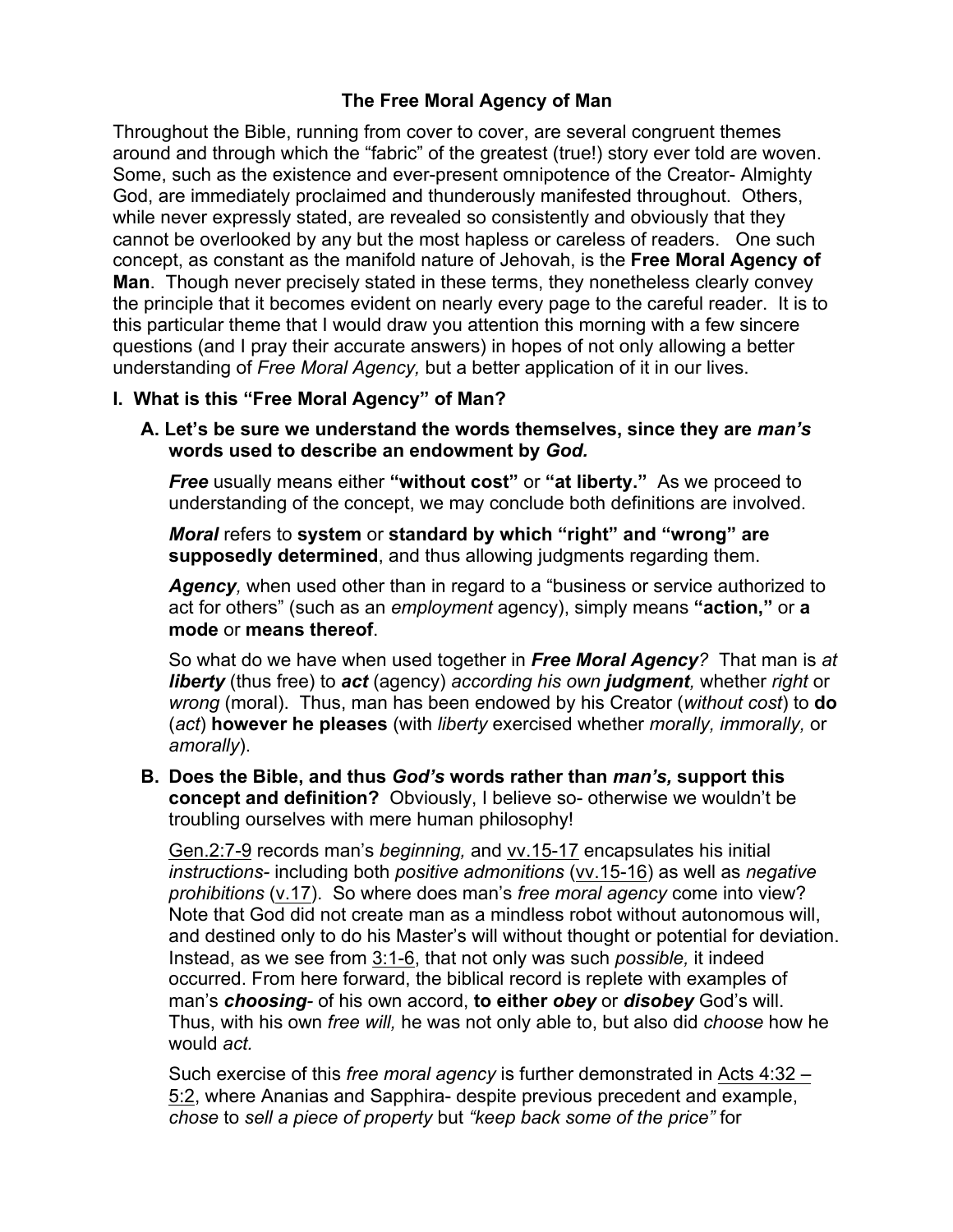*themselves.* But note carefully Peter's words of reply in v.4a, *"while it remained unsold, did it not remain your own? And after it was sold, was it not under your control?"* Though the *free moral agency* of man was not precisely his point in this instance, the principle is nonetheless plainly evident.

And surely, even in the last book of Revelation, the *free moral agency* of man still courses through the sacred text, as the letters to the *Seven Churches of Asia*  manifest. To each of these (I believe *'representative'*) collectivities of believers save one (*Philadelphia*), a *charge* or *charges of indictment* were issued. And, a *means of correction* were given, complete with *warning for failure to repent.* But, and here is the pertinent detail to our premise, none were **"made"** to comply. Each had- since the foundation of the world and man's arrival upon it, the *liberty to refuse* God's will and *act* upon *his own.* 

Thus, with each account or narrative that unfolds, from Genesis through Revelation, man not only has but uses the divine endowment of *free will* to *chose his own course*- either in accordance with God's revealed will, or contrary to it. Either way, he was provided *free moral agency* by appointment from heaven.

# **II. Why did God Create Man with this** *Free Moral Agency?*

Some have proposed, surely without thinking through the proposal, that it would have been better if the Almighty had not provided man the latitude of *free moral agency.* Though this was assuredly within the *power* and therefore *capability* of our omnipotent Creator, consider further the notion of man *without free moral agency…*

## **A. What would be the point?**

Should God have created mankind *without free moral agency,* what **function** would such man perform? To invariably do God's will without the encumbrance and hesitancy of individual thought of deviation? Surely all else of earth's nature below and heaven's host above already does this, cf. Acts 17:24-25! While man surely *needs* God, the inverse is not so, for the Creator can accomplish His every desires with but a word expressing it! All else of His creation is at His beck and call to accomplish without hesitancy or deviation anything/everything He wills.

So, again *without free moral agency,* what **purpose** would man serve? Surely not his own, for *without free moral agency* he has none. Man would thus be relegated to *mindless, robotic* purposes as those fulfilled by a rocks, trees, and stars- who although they clearly reflect the wondrous majestic power of their Creator (cf. Psa.19:1-6), they know nothing of themselves or Him and His purposes for and through them.

## **B. But** *with* **(and in) free** *moral agency,* Man has both *purpose* and *function:*

- 1. Continue in Acts 17 to vv.26-27 where man's creation (*with free moral agency*) in v.26 has a stated *purpose* in **v.27a**, *"that they should seek God… and find Him."* This purpose cannot be fulfilled without *free moral agency*  because man must be allowed to *think* and *act* at *liberty* in order to accomplish it!
- 2. Man also has, again *with free moral agency, function*. It is to *worship Him* (deliberately choosing Him over *idols* of our own creation), **v.29**; to *acknowledge* **our** *dependence upon Him,* v.28; and *choose His will* over